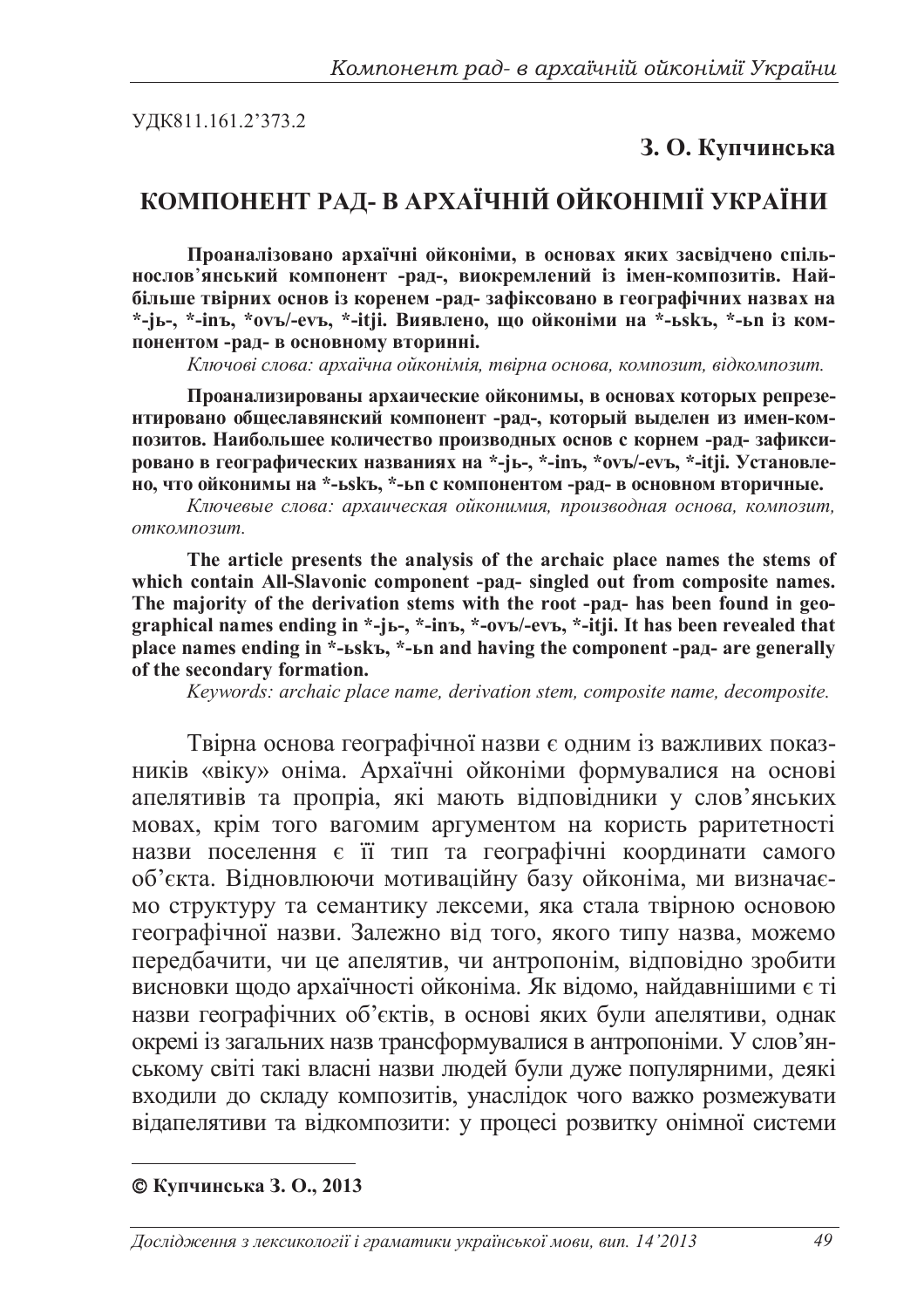всі вони переплелися, а це ще раз свідчить про їх архаїку. Ойконімія України репрезентує об'ємну загальнослов'янську антропонімію. Вітчизняні мовознавці І. Желєзняк, П. Чучка, М. Худаш, Р. Керста, М. Демчук, Р. Осташ та ін. активно досліджували давні слов'янські композити, до складу яких входив компонент -рад-. Розглянемо функціонування цього кореня в архаїчних типах ойконімів України.

корінь -рад- як компонент слов'янського двочленного антропоніма зреалізувався в архаїчній ойконімії різних типів.

Ойконіми на \*-јь- належать до одного з найдавніших слов'янських посесивних типів, їхній розвиток пов'язаний із функціонуванням антропонімів-композитів, які були відомі всім слов'янам. Приватна власність спричинила активізацію формування ойконімів на \*-јь-. Сьогодні засвідчено невелику кількість такого типу географічних назв, у яких виділяємо атропонімні композити, однак відсоток твірних основ із кореневим -рад- значний. Засвідчено ойконіми, у яких збережено повні імена-композити: Радогощ Велика (Радогощь-Большая, Радогосча, Radohoszcza, Pa- $\partial$ огощъ, Радогощ Великий, Radohoszcze); Хм.; Ізяславський,  $M'$ якотівська сільрада; 2011, ЕД УАТУ; 1946, УкрАТП, 989; 1911, *ɋɩȼɨɥȽ, 332; 1619, Ⱥɪɯ., VI, I, 418; XVI–XVIȱɫɬ., ŽDz, XX, 175; 1542, II ɩɨɥ. XVI – I ɩɨɥ. XVII ɫɬ., ɈɈɫɬɪ, 36; 1518, AS, III, 173; 1396, AGZ, X, 2. Радогощ Мала (Радогощь-Малая, Радогосча, Radohoszcza,* Радогощъ, Radohoszcze); *Хм.*; *Ізяславський*, М'якотівська сільрада; *2011, ȿȾ ɍȺɌɍ; 1946, ɍɤɪȺɌɉ, 1015; 1911, ɋɩȼɨɥȽ, 332; 1619,*  $Apx$ ., VI, I, 418; XVI–XVII ст., ŽDz, XX, 175; 1542, II пол. XVI – I пол. *XVII ст., ООстр, 36; 1518, AS, III, 173; 1396, AGZ, X, 2. Радогоща Ɋɚɞɨɝɨɳɴ); ɀɬ.; Ʌɭɝɢɧɫɶɤɢɣ, ȻɭɞɨɅɿɬɤɿɜɫɶɤɚ ɫɿɥɶɪɚɞɚ; 2011, ȿȾɍȺɌɍ; 1946, ɍɤɪȺɌɉ, 952; 1911, ɋɩȼɨɥȽ, 332; XVI–XVIII ɫɬ., Apx, VII, III, 506* <  $\alpha$ .н. \**Padozocm* (пор., *Radohost, Radhost (Sv, 83)*;

 $Padо,(Paòомышль, Padомысль, Radомысль, Radomyśl, Radomyszli);$  $B_{\pi}$ ; Луцький, Радомишльська сільрада; 2011, ЕД УАТУ; 1946, *ɍɤɪȺɌɉ, 1039; 1767, Ⱥɪɯ, I, III, 17; 1766, Ⱥɪɯ, I, II, 279; 1765, Ⱥɪɯ, V, II, 1, 65; 1662, Ⱥɪɯ, VII, III, 164; 1631, Ⱥɪɯ, VI, I, 976; 1570, ŽDz, XIX*, 12, 50, 93; **1545**, Пам., IV, 2, 70, 164. Радомишль (Радомысль,  $Pa\partial$ *омышль, Radomyszl, Radomyśl); Жт.; Радомишльський; 2011, ȿȾɍȺɌɍ; 1946, ɍɤɪȺɌɉ, 1383; 1911, ɋɩȼɨɥȽ, 332; 1789, Ⱥɪɯ, III, V, 742; 1765, Ⱥɪɯ, V, II, 1, 61; 1722, Ⱥɪɯ, III, III, 25–28; 1688, Ⱥɪɯ, III, I, 214; 1682, Ⱥɪɯ, I, X, 357, 358; 1677, 1679, Ⱥɪɯ, VII, III, 234; 1652, Apx, I, IV, 8, 248, 335, 642; 1650, Apx, III, IV, 414; 1631, BVP I, 105; 1628, Ⱥɪɯ, VII, I, 391; ɤ.XVI–ɩ.XVII ɫɬ., ŽDz, XXII, 135, 174, 176;*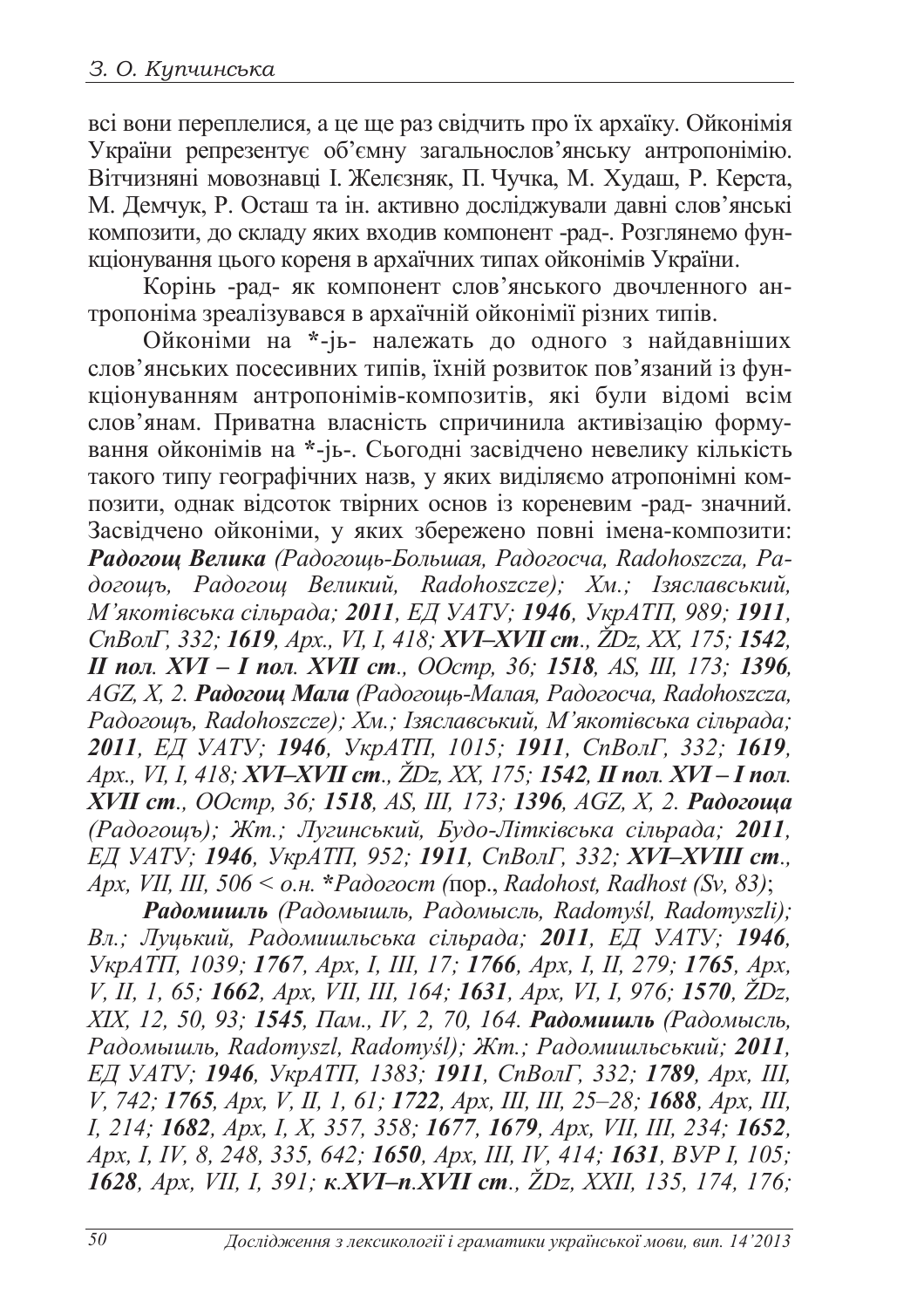*1595*,  $\check{Z}Dz$ , XXI, 9, 59, 89, 138; **1593**, *Apx, I, I, 386* < *о.н.* \**Радомисл*(*ь*) *(*ɩɨɪ., *Radomysl (Sv, 83)*;

**Радьславль**; двір у Києві; 1425, 1161; ЕСЛГНПР, 114 < о.н. **\****Ɋɚɞɫɥɚɜ, Ɋɚɞɨɫɥɚɜ (*ɩɨɪ., *Radslav, Radislav (Sv, 83)*;

**Радобыль**; Володимир; 1583, Арх, VIII, III, 353 < о.н. \*Радо- $6\mu\pi$  (πορ., *\*Radobyl (Sv, 72)*;

**Radonie**ż (Радоніж), (сучасна назва Радошин); Вл.; Ковель*ɫɶɤɢɣ; 1578, ŽDz, XIX, 75 < ɨɧ.* **\****Ɋɚɞɨɧɿɝ (ɩɨɪ., RadonČg (Sv, 83)*;

*Radohowla; Ʌɭɰɶɤ, ȼɨɥɢɧɶ; 1583, ŽDz, ɏȱɏ, 91 < ɨɧ.* **\****Radohow.* Такої власної назви в доступних нам джерелах не вдалося виявити, однак форма, зокрема епентетичне -л-, свідчить про те, що таке iм'я iснувало, а ойконім утворився за допомогою посесивного форманта \*-jь;

Fадовель (Радовіль, Radowla, Радовль, Radowl); Жт.; Олевсь*ɤɢɣ, Ɋɚɞɨɜɟɥɶɫɶɤɚɫɿɥɶɪɚɞɚ; 2011, ȿȾɍȺɌɍ; 1946, ɍɤɪȺɌɉ, 1281; 1888, Ɍɟɨɞ., ȱ, 424; 1862, Ɍɟɨɞ., I, 425–434; 1694, Ⱥɪɯ, ȱȱȱ, ȱȱ, 288; XVI–XVIII cm., Apx, VII, III, 401; <i>κ.XVI–n.XVII cm., ŽDz, XXII, 581, 590, 652; <i>XVI–XVII cm., ŽDz, XX, 179; XVI cm., Knen., 227.*  $P$ адовель (Радовіль, Radowla, Радовль, Radowl); Жт.; Олевський, Радовельська сільрада; 2011, ЕД УАТУ; 1946, УкрАТП, 1281; *1888, Ɍɟɨɞ., ȱ, 424; 1862, Ɍɟɨɞ., I, 425-434; 1694, Ⱥɪɯ, ȱȱȱ, ȱȱ, 288; XVI–XVIII cm., Apx, VII, III, 401; <i>κ.XVI–n.XVII cm., ŽDz, XXII, 581, 590, 652; <i>XVI–XVII cm., ŽDz, XX, 179; XVI cm., Knen., 227. Ɋɚɞɨɜɟɥɶ, ɯ. ɞɨɫ. ɇɟɛɟɥɶ; Ɋɜ.; Ɂɚɪɿɱɧɹɧɫɶɤɢɣ; 1946, ɍɤɪȺɌɉ, 786*  < о.н. \*Радовель. Такої особової назви в доступних нам джерелах не виявлено, однак обидва компоненти композита відомі в слов'янській антропонімії (пор., Velebor, Wielimir (Sv, 91). Унікальність цього анторопоніма в тому, що компонент -вель- стоїть у постпозиції щодо іншого, чого не засвічено в слов'янському антропоніміконі (Sv, 91; Mal, 122);

**Радоставъ**; Житомир; XVI, Клеп., 249 < о.н. \*Радоставъ, другий компонент складеного імені споріднений зі слов'янським <sup>∴г</sup>у<br>*Sta* – «státi» (Sv, 86). Фінальні -въ, можливо, пов'язані з активним невідмінюваним нечленним дієприкметником минулого часу на -лъ, який з часом із закономірною зміною л у в функціонує тепер у значенні минулого часу. Епентетичне -л- не з'явилося, очевидно, або через те, що \*-јь приєднувався ще тоді, коли не відбулася зміна суфіксального -л- у -в-, або ж аналогічно до *Переяслав*, *Борислав*;

Нераж (Неражъ); Жт.; Черняхівський, Жадьківська сіль*ɪɚɞɚ; 2011, ȿȾ ɍȺɌɍ; 1946, ɍɤɪȺɌɉ, 1329; 1917, ɋɩɄȽ, 1198;*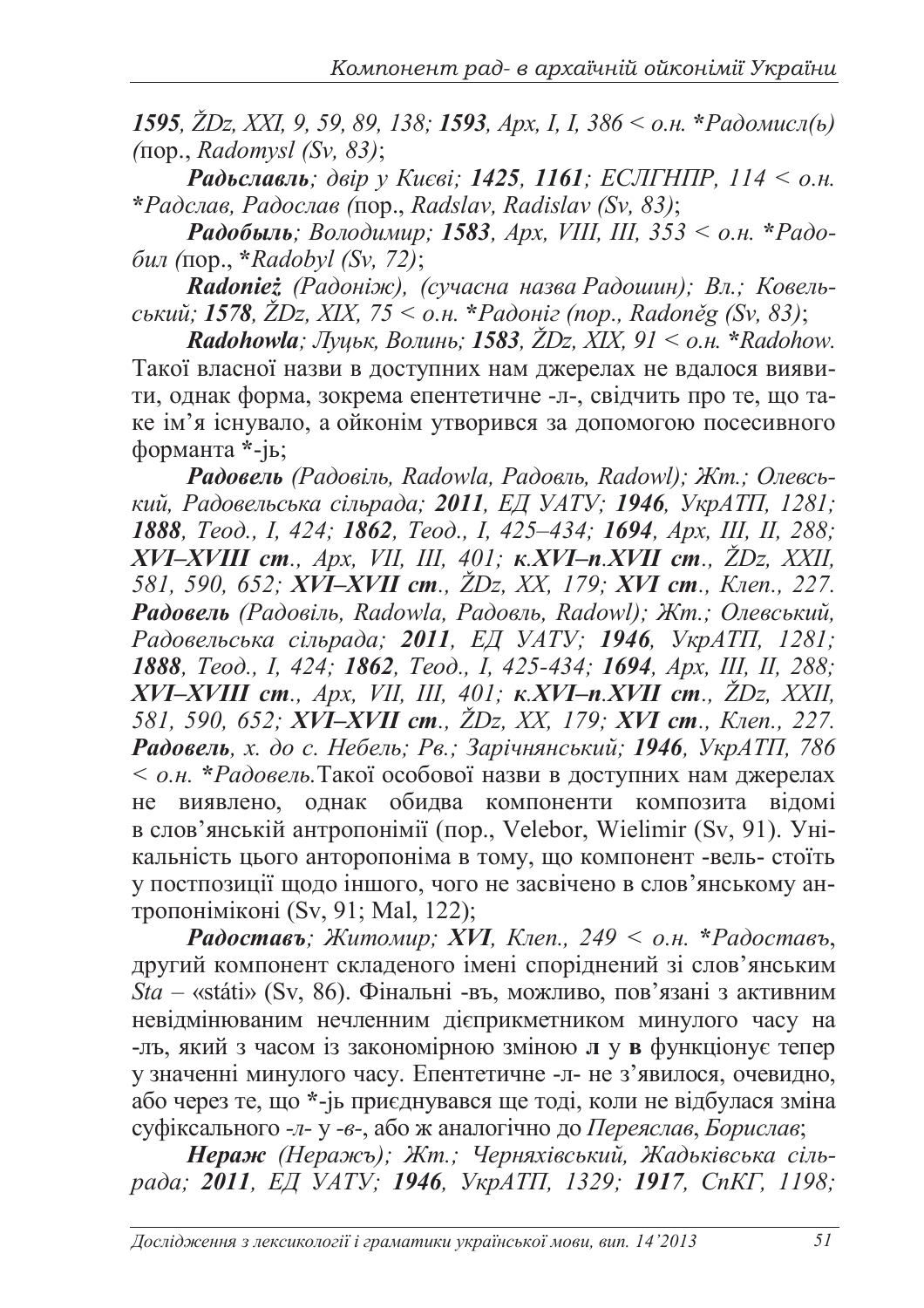*1627, ЕД УАТУ< о.н. Нерад < Не + Рад (пор., Nerad (Sv, 83).* Цей ойконім засвідчив власну назву структурного типу «indeklinabile + nomen», яка в українській антропонімії не є поширеною. Власні назви з компонентом \*ne за своїм походженням різні, тому кожний онім вимагає ретельного аналізу. Вважаємо, що особова назва *Нерад* є композитом (про це детальніше [2]).

Iмена-композити поступово втрачали свою цілісність, унаслідок чого з'явилися їхні скорочені форми і відкомпозити, ускладнені афіксами. Такі особові назви також виявлено серед твірних **основ ойконімів на \*-јь: Радча; Жт.; Народицький, Радчанська** *ciльрада; 2011, ЕД УАТУ; 1930, ЕД УАТУ. Радча (Radcza, Radcze); І-Фр.; Тисменицький, Радчанська сільрада; 2011, ЕД УАТУ; 1946, ɍɤɪȺɌɉ, 545; 1893, SORG, 556; 1819–1820, ɃɎɆ, 255;*   $1785–1788$ , ЙФМ, 255; 1600, LWR, 26; XVII–XVIII ст., Скочиляс, 143, 219, 220. Радча Нова; Жт.; Народицький, Радчанська сіль $pa∂a; 2011, E/J YATY; 1946, Yk pATI, 1104. Pa∂<sub>4</sub> Cmapa; Km.;$ *ɇɚɪɨɞɢɰɶɤɢɣ, Ɋɚɞɱɚɧɫɶɤɚɫɿɥɶɪɚɞɚ; 2011, ȿȾɍȺɌɍ; 1946, ɍɤɪȺɌɉ, 1105 < ɨɧ.* **\****Ɋɚɞɟɰɶ (*ɩɨɪ.,*Ɋɚɞɟɰɶɤɢɣ (Ɋɟɞɶɤɨ II, 877)*;

*Ɋɚɞɟɥɢɱ (Radlicza); ɆɟɞɟɧɢɱɿȾɪɨɝɨɛɢɱ; 1934, ɉɒ, 84; 1443, AGZ, XII, 107, 168, 431< ɨɧ.* **\****Ɋɚɞɟɥɢɤ,* **\****Ɋɚɞɥɟɰɶ,* **\****Ɋɚɞɟɥɢɰɹ (*ɩɨɪ.,  $Pa$ дилицький (Ред II, 877), Радик, Радило (Чучка, 476);

Радич (Radycz; Радич); Лв.; Турківський, Ільницька сільрада; *2011, ȿȾ ɍȺɌɍ;1946, ɍɤɪȺɌɉ, 1074; 1934, ɉɒ, 130; 1785–1788,*  $\overrightarrow{I}$ *M*, 254; **1578**, ŽDz, XVIII, I, 47; **cep. XVI cm.**, *X*, I, 249; **1456**, EД *ɍȺɌɍ< ɨɧ.* **\****Ɋɚɞɢɤ (*ɩɨɪ.,*Ɋɚɞɢɤ (Ɏɚɪɿɨɧ, 270),* **\****Ɋɚɞɟɰɶ,* **\****Ɋɚɞɢɰɹ)*;

**Радуль** (Radul); Чрг.; Ріпкинський, Радульська селищна рада; *2011, ȿȾɍȺɌɍ; 1946, ɍɤɪȺɌɉ, 746; 1628, ŽDz, XX, 71< ɨɧ.* **\****Ɋɚɞɭɥ (*ɩɨɪ., *(ɑɭɱɤɚ, 476)*;

 $Paòo$ *мле* (Radomla); Олевськ − Овруч; 1778, Арх, V, II, 1, 295; 1604, ŽDz, XXI, 464; 1581, ŽDz, XX, 43; Радомля; См.; Тростяне*ɰɶɤɢɣ; 1946, ɍɤɪȺɌɉ, 2041; Ɋɚɞɨɦɥɶ (Ɋɚɞɨɦɴ); Ʉɪɟɦɟɧɟɰɶ; 1583,*  $Apx$ , VIII, III, 357; 1545, Пам., IV, 2, 202, 210; 1488, PUE, XXVII, 224;  $\dot{X}V$  *cm., Apx, VIII, IV, 193; Радомль, х. до с. Білашів; Вл.; Ковельc*<sub>b</sub>xu $\tilde{u}$ ; **1946**,  $\tilde{y}$ <sub>Kp</sub>AT $\Pi$ , 810; **1911**,  $\tilde{C}$  $n$ Bo*n* $\Gamma$ , 332 <  $o$ .*н*. \**Padom* <  $o$ .*н*. \***Radomysl, Radomil, Radomir тощо (Sv, 83; Чучка 2011, 297).** 

Слов'янська ономастика репрезентує велику кількість зібраних та описаних географічних назв на \*-јь, однак це кількісно невеликий тип в українському ойконіміконі. Головна причина перегрупування сил у посесивній ойконімії полягає в тому, що геотрафічні назви на \*-inъ, \*ovъ/-evъ, витіснивши давніший тип \*-jь,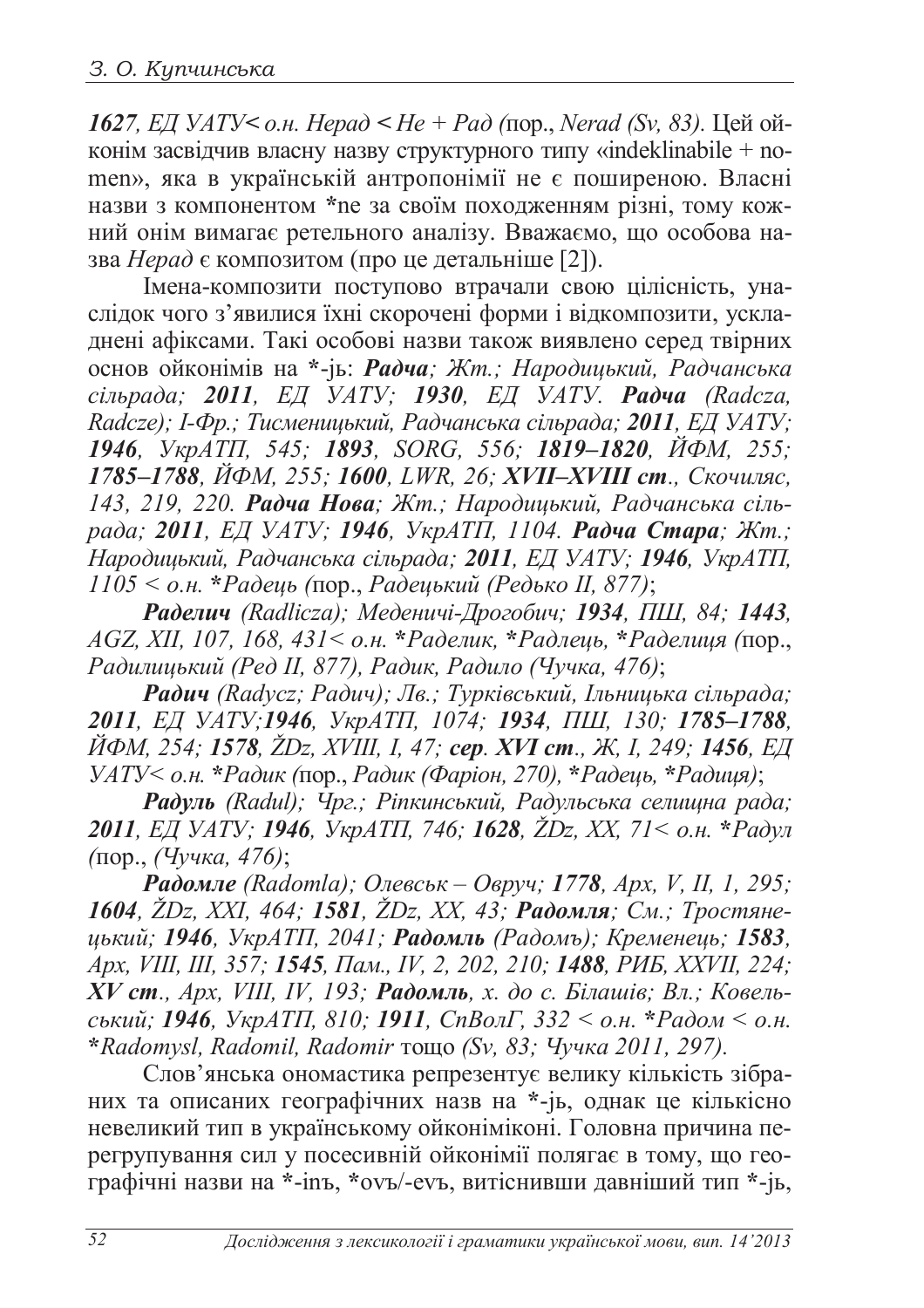у пам'ятках більш повно зафіксовані, добре збереглися і до сьогодні. Однак щодо твірних основ, то композитів чи відкомпозитних особових назв у них не так багато, це пояснюється перш за все тим, що пік актуальності цих імен уже минув, коли активно почали функціонувати ойконіми на \*-inъ, \*ovъ/-evъ. Зафіксовано лише один ойконім, твірна основа якого по'язана з повним композитом, до якого входить корінь -рад-: Радсудовъ; Чрг., Редько*ɜɫɤɚɹ ɜɨɥɨɫɬɶ; 1877, ɌɋɈɑȽ, 28 < ɨɧ.* **\****Ɋɚɞɫɭɞ (*ɩɨɪ., *Bolesúd, Slavosúd (Sv, 87).* 

Більшість твірних основ ойконімів на \*-inъ, \*ovъ/-evъ містять відкомпозити:

Радвине (колишня назва Баглаївка); Чрг.; Щорський, Низ*ківська сільрада; 2011, ЕД УАТУ; 1946, УкрАТП, 1664 < о.н.*  $*Pa$ два – таке ім'я в доступних нам джерелах не виявлено, однак, цілком імовірно, що ця власна назва утворилася за аналогією до слов'янських імен на зразок Добрава, Красава (Чучка 2011, 427) або ж скорочена відкомпозитна особова назва: Радослава (Чучка  $2011, 427$  > \*Pa<sub>IBa</sub>;

**Радзиминъ**, фільв.; Острозький; 1911, СпВолГ, 330 < о.н. Радим – усічений варіант слов'янського двоосновного імені Радимир (Чучка 2011, 295);

 $\hat{P}$ адошин (Радошинъ, Ратошинъ, Radoszyn, Radoszin); Вл.; Ковельський, Радошинська сільрада; 2011, ЕД УАТУ; 1946, *ɍɤɪȺɌɉ, 161; 1911, ɋɩȼɨɥȽ, 332; 1903, Ɍɟɨɞ., V, 515; 1791, Ⱥɪɯ, VI, II, 400; 1768, Ⱥɪɯ, VI, I, ɩɪ. 570; 1765, Ⱥɪɯ, V, II, 1, 70; 1672, Ⱥɪɯ, ȱȱ, ȱȱ, 323, 326; 1662, Ⱥɪɯ, VII, III, 159; 1577, ŽDz, XIX, 75; 1570, ŽDz, XIX, 6; 1569, Ⱥɪɯ, II, I, 7; 1565, Ⱥɪɯ, VIII, III, 103; 1562, Apx, VI, I, 38; 1545,*  $\text{T} \text{A}$ *m,, IV, 2, 80, 84, 106; 1541, AS, IV, 281. Pa-* $\delta$ **ошинъ**, к.; Ковельський; 1911, СпВолГ, 332 < о. н. Радоха (пор.,  $\Pi$ альоха, Галоха (Редько, 148) або Радош(а) (Чучка 2011, 298);

Радулин (Радулинъ, Радилинъ); Жт.; Баранівський, Радулин $c$ ька сільрада; 2011, ЕД УАТУ; 1946, УкрАТП, 204; 1911, СпВолГ, 332; **1888**, *Теод., I, 192;1776, ЕД УАТУ* < *о.н. Радула* (Чучка 2011, 298);

Радшин; Тр., «...королівські села Радшин та Здутин Львів $c$ *bkO2O nO8imy PycbkOl землі»;* 1424, КПД, № 78 < *о.н.* Рад*ɲɚ\\Ɋɚɞɟɯɚ (ɑɭɱɤɚ 2011, 294)*;

Радевичеве; Дн.; Широківський, Андріївська сільрада; 2011,  $E$ Д УАТУ < о.н. Радевич (ред., *Ⅱ, 877)*;

Fadexie (Радзеховь, Radziechow); Вл.; Любомльський, Радехів*c*bка сільрада; 2011, ЕД УАТУ; 1946, УкрАТП, 1262; 1911, СпВолГ,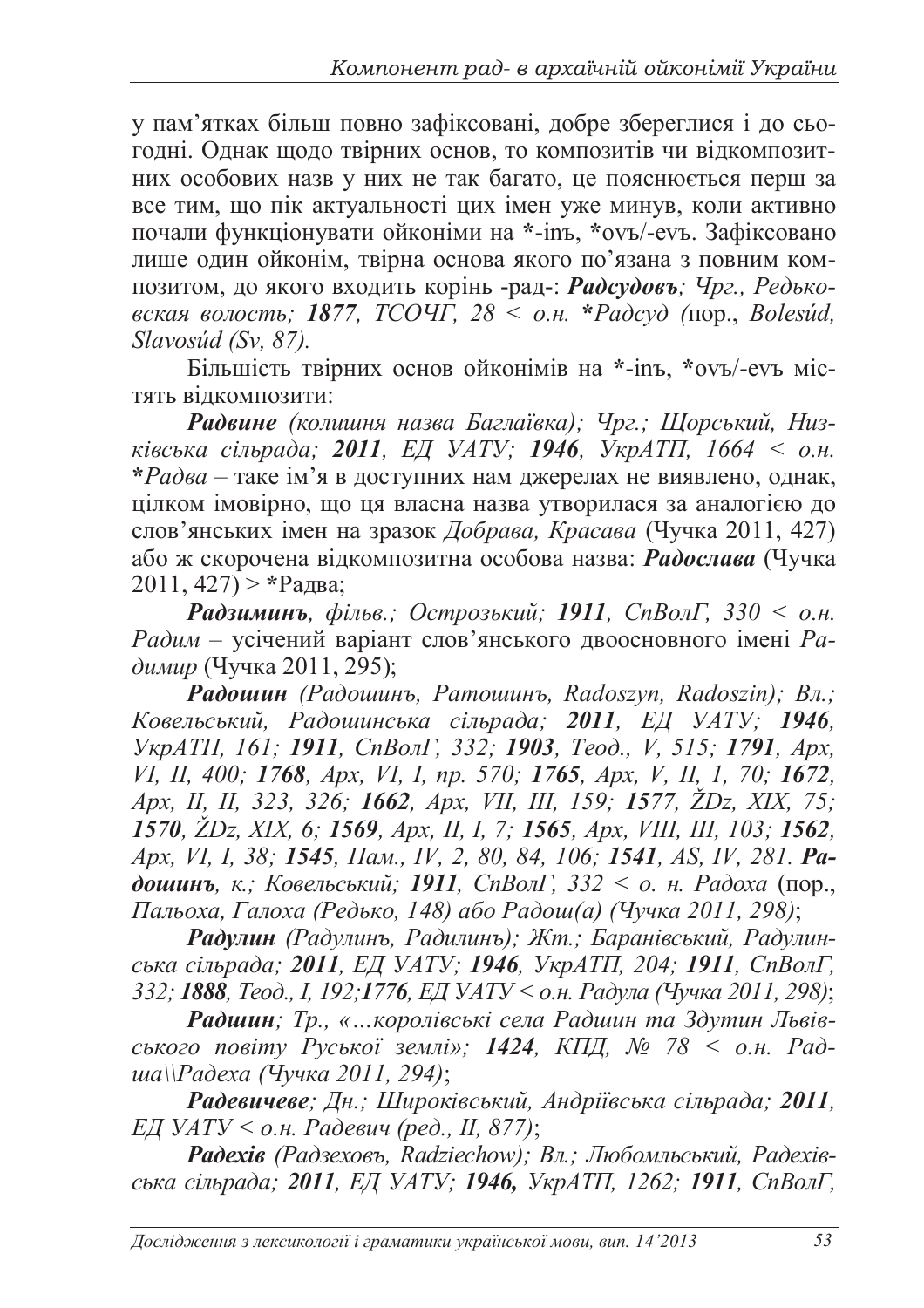330; 1564, ŽDz, XVIII, I, 189, 236, 247. **Padexis** (Radziechów, Pad3u*xoвъ); Лв.; Радехівський; 2011, ЕД УАТУ; 1946, УкрАТП, 1952; 1893, SORG, 244; 1845, ɄȻɋɋȽ, 114; 1826–1849, ɋɟɥɊɍ, X, 747; 1819–1820, ɃɎɆ, 254; 1785–1788, ɃɎɆ, 254; 1598, Ⱥɪɯ, XVIII, III, 477. Радихів. х.; Київська округа; 1926, СПКО, 55. Радихово, х.; Ʉɢʀɜɫɶɤɚɨɤɪɭɝɚ; 1926, ɋɉɄɈ, 57 < ɨ. ɧ. Ɋɚɞɟɯɚ) (ɑɭɱɤɚ 2011, 294)*;

Радивилів (Радзивилловъ, Радзівіллів, Радзивиловъ); Рв.; Ра- $\partial$ ивилівський; 2011, ЕД УАТУ; 1911, СпВолГ, 330; 1898, ПКВГ IV, 4; *1893, Ɍɟɨɞ., III, 165; 1880, ɊɊɍ, 217; 1867, ɉɄȿȽ, 335; 1826–1849,*  $Ce^{iM}$ , *X*-921; 1789, *Apx, III, V, 57; 1564, Теод., III, 165* < *о.н. Ра*  $\partial u \sin \theta \leq \rho H$ ,  $P \sin \theta + u \sin \theta$ ;

Fадижеве (Радижів, Радыжевъ, Radyczew); Рв.; Володими*pецький, Хиноцька сільрада; 2011, ЕД УАТУ; 1946, УкрАТП, 329; 1911, СпВолГ, 332; 1577, ŽDz, XIX, 45, 89 <*  $\sigma$ *. н. Радига (пор., Малига, Ярига (Редько, 127);* 

*Pадиловъ (двір в давн. Києві); 1169, ЕСЛГНПР, 114 < о.н.* Радило (Чучка, 476);

**Радичів**; Чрг.; Коропський, Радичівська сільрада; 2011, ЕД *ɍȺɌɍ; 1736, ȿȾɍȺɌɍ < ɨ. ɧ. Ɋɚɞɢɱ (ɑɭɱɤɚ, 476)*;

Радів (Радовъ); Рв.; Млинівський, Кораблищенська сільрада; *2011, ȿȾ ɍȺɌɍ; 1946, ɍɤɪȺɌɉ, 1276; 1911, ɋɩȼɨɥȽ, 332; 1778, Apx, V, II, 1, 360;* **1683–1684**, *Apx, IV, I, 16, 48;* **1649**, *Apx, III, IV,* 228. **Радів**; Др., Миколаївський; 1946, УкрАТП, 426. Радів-Село; Рв., Млинівський; 1946, УкрАТП, 1277. Радове (колишня назва  $Pa$ довель − 1561, Радове − з 1988); Рв.; Зарічненський, Кухченська *ciльрада*; **2011**, *EД УАТУ* < *o.н. Рад (Чучка 2011, 293–294)*;

**Радостовъ**, с., Київська земля; 1471 (ССУМІІ, 286). Радостовъ, *c.*; *Ковельський*; *1911*, *СпВолГ*, 332 < *о.н. Радость (Чучка 2011, 295)*;

**Радошовъ**; Ратно – Волинь; 1536, Арх. Сб., 69 < о.н. Радох *(*ɩɨɪ.,*Ɋɚɞɭɯɚ (ɑɭɱɤɚ 2011, 298)*;

**Радченків** (Радченковъ) х.; Пл., Комишнянський; 1946, УкрАТП, 1492; 1904, СпПолтГ, 124; 1779–1781, ОНСН, 69. Радченковы, х-ри;  $Ko6e$ ляцький у.; 1904, СпПолтГ, 332. Радченкове (Радченковъ);  $\Pi$ л.; Миргородський, Черевківська сільрада; 2011, ЕД УАТУ; 1904, СпПолтГ, 742 < о.н. Радченко (ред., II, 877);

**Радчовъ;** Луцьк – Волинь; 1787, Арх, V, II, 1, 522 < о.н. Рад*че(а)* (Чучка 2011, 299);

Радьків (Радьковъ); См., Лебединський; 1946, УкрАТП, 879; **1904**, СпПолтГ, 50. Радьковъ, х.; Хорольський у.; 1904, СпПолтГ, **1338. Радькове** (Радьків); Хрк.; Вовчанський, Гонтарівська сільрада;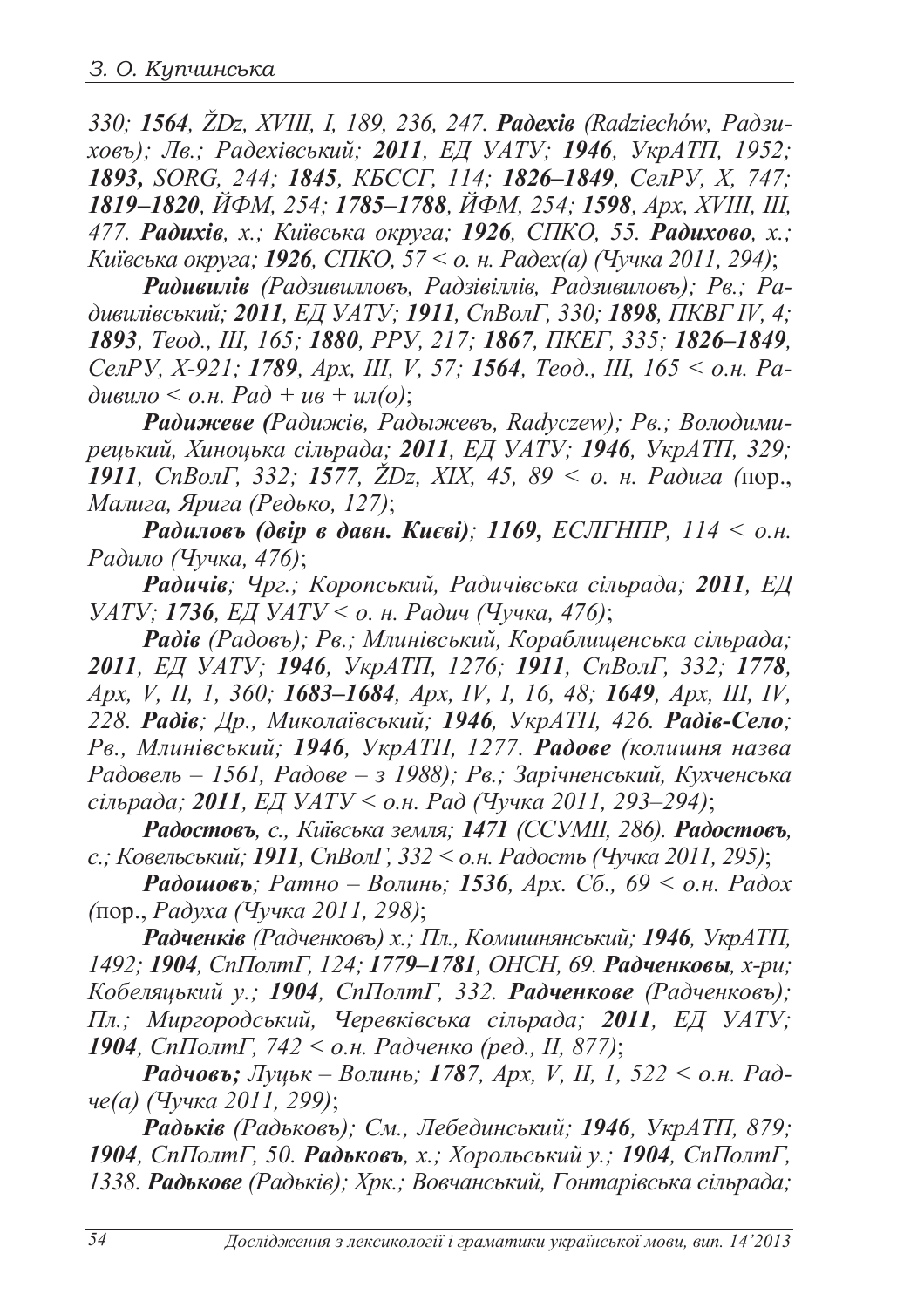**2011**, *ЕД УАТУ*; **1946**, *УкрАТП*, 2404; **1640**, *ЕД УАТУ* < о.н. Радько *ɑɭɱɤɚ 2011, 299).* 

Серед ойконімів на \*-itji не зафіксовано жодного ойконіма, який у своїй основі мав би повне композитне ім'я з компонентом -рал-. Шього типу географічні назви містять вілкомпозитні твірні основи, у яких корінь -рад- в основному ускладнений суфіксами. Специфіка цих ойконімів полягає в тому, що вони утворювалися від омонімічного апелятивного плюратива, який був проміжним етапом між антропонімом та ойконімом.

Fadeличi (Radelicz, Radelicze); Лв.; Миколаївський, Радели- $\mu$ ька сільрада; 2011, ЕД УАТУ; 2001, ICOУ, 245; 1946, УкрАТП, *398; 1765, ɐȾȱȺɅ, 201, 4-ɛ, 313/27; 1656, AGZ, X, 274; 1589, ŽDz, XVIII, I, 35 < апелятивний плюратив раделичі < о.н. Раде-* $\mu_0$ ||Радило < о.н. Рад + ил(о) (пор., Чучка 2011, 295);

*Ɋɚɞɟɧɢɱɿ (Ɋɚɞɢɧɢɱɿ, Ɋɚɞɵɧɢɱɢ, Radynice, Radynycze, Radnicze, Radimicze); Лв.; Мостиський, Раденицька сільрада; 2011, ЕД УАТУ; 1946, ɍɤɪȺɌɉ, 356; 1934, ɉɒ, 89; 1855, ɉɒ, 33; 1819–1820, ɃɎɆ, 254; 1785–1788, ɃɎɆ, 254; 1716, ɐȾȱȺɅ, XIII, I, 1075/1770; 1630, ɐȾȱȺɅ, XIII, I, 1072/448; 1515, ŽDz, XVIII, I, 125; 1441, AGZ, XIII, 107; 1569, 1391, MRPS, V, II, ʋ 10121. Radynnice; ɉɨɞɿɥɥɹ – Ȼɚɪ; 1664, AGZ, XXI, 396; Радиничі (Radniczi); Руське воєвод.; 1565, АДГВК,* 900 < апелятивний плюратив раденичі \\paдиничі < Рад +ин(ен) +ич(i) *(*ɩɨɪ.,*ɑɭɱɤɚ 2011, 295)*;

**Радиловичі** (Radłowice Górne, Radyłowiczi, Радловичі, Radłowice, *Radyáowice, Radyáowycze, Radilowicze, Radulowicze, Radyáovycze, Radyáowice), ɡ 1939 – Ɋɚɥɿɜɤɚ; ɋɚɦɛɿɪ; 1939, ȿȾ ɍȺɌɍ; 1893, SORG, 484; 1855, ɉɒ, 77; 1819–1820, ɃɎɆ, 255; 1785–1788, ɃɎɆ, 255; 1761, ɐȾȱȺɅ, 201, 4-ɛ, 148/37; 1669, AGZ, XXI, 527; 1503, AGZ, XVIII, 455; 1471, AGZ, XVII, 50; 1464, AGZ, XV, 433;*  1397, AGZ, IX, 7; 1375, 3НТШ, LXII, 4 < апелятивний плюратив  $padu\pi$  *вичи < Радило* (пор., *Борило, Бурчило, Держило, Журило*  $^{17}(Pe\delta$ *bKO*, 131) < Pa $\delta$  +  $u\pi$ ( $\delta$ ) + $\delta\epsilon$  + $u\pi$ ( $i$ ) (пор., Чучка 2011, 295),

Радичі; Жт.; Володарсько-Волинський, Радицька сільрада; *2011, ȿȾɍȺɌɍ; 1911, ɋɩȼɨɥȽ, 330. Ɋɚɞɢɱɿ; ɀɬ.; ȯɦɿɥɶɱɢɧɫɶɤɢɣ, ȼɚɪɜɚɪɿɜɫɶɤɚ ɫɿɥɶɪɚɞɚ; 2011, ȿȾ ɍȺɌɍ; 2001, ȱɋɈɍ, 245; 1946, ɍɤɪȺɌɉ, 671; 1911, ɋɩȼɨɥȽ, 330. Ɋɚɞɢɱɿ (Ɋɚɞɵɹɱ, Radycz, Radycze); Ɍɭɪɤɚ; 1867, ɉɒ, 40; 1767, AGZ, XXIII, 538; 1652, ɐȾȱȺɅ, XIII, I, 1060/645; 1629, ɐȾȱȺɅ, XIII, I, 1072/361; 1589,*  $Z$ Dz, XVIII, I, 26 < апелятивний плюратив радичі < Рад + ич(i) *(*ɩɨɪ.,*ɑɭɱɤɚ 2011, 293–294)*;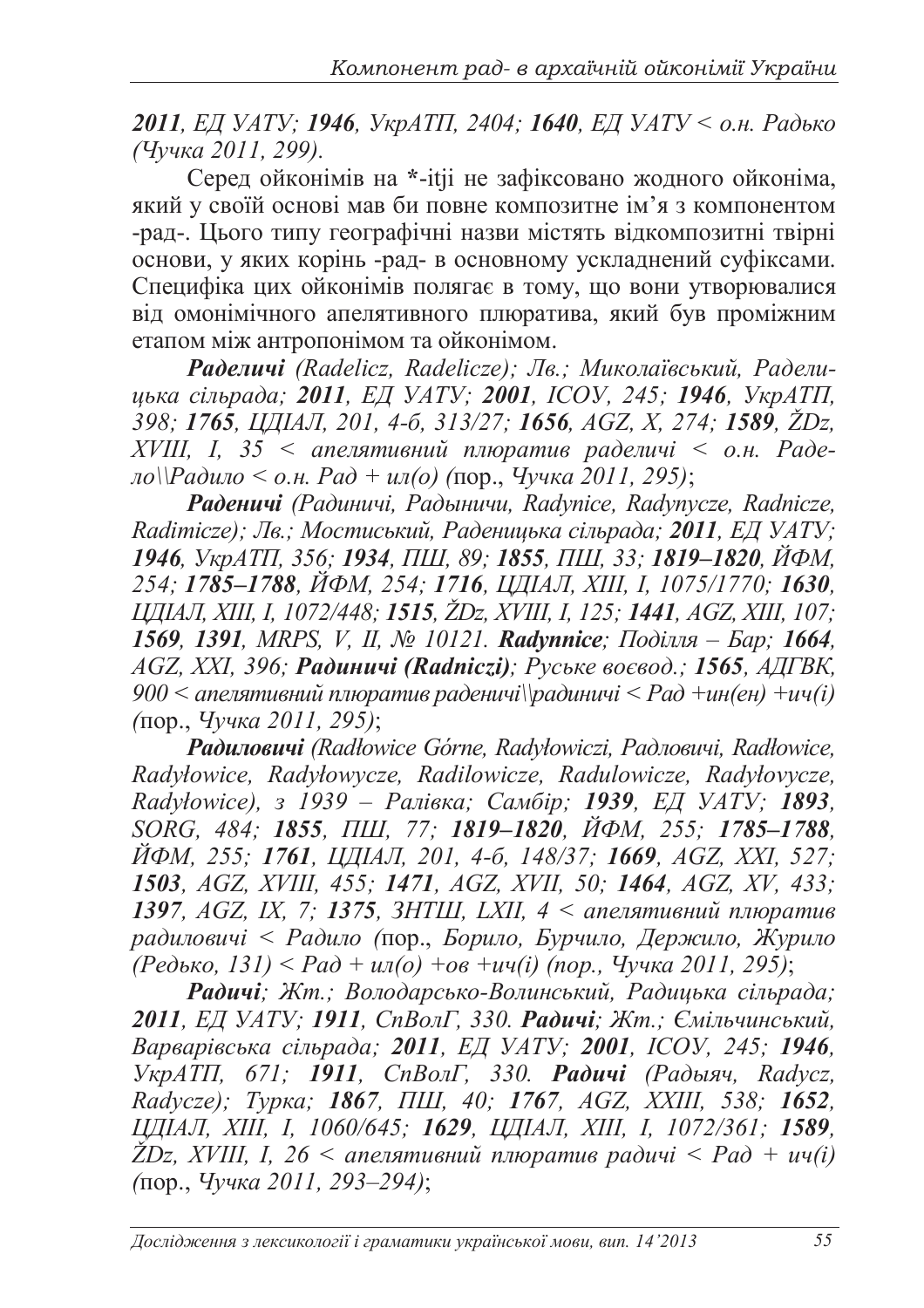Radkowice; Сатанів; 1765, 1766, ЛДМУМ, Бібл. 617/351010,  $264$  зв. < апелятивний плюратив радковичі < Радко (пор., Стой- $\kappa$ *o*,  $\eta$ <sup>*yūko*,  $X$ *panko* ( $P$ едь $\kappa$ *o*,  $142$ )  $\leq$   $P$ *a* $\partial$   $+\kappa$ (*o*)  $+$ *o* $\theta$   $+$ *u* $\eta$ (*i*) ( $\eta$ op.,  $\eta$ *y*-</sup> *ɱɤɚ 2011, 295–296)*;

 $Pa∂овичи, x.; Володимироволинський; 1911, СпВолГ, 332. Pa$ *ɞɨɜɢɱɢ, ɯ.; ȼɨɥɨɞɢɦɢɪɜɨɥɢɧɫɶɤɢɣ; 1911, ɋɩȼɨɥȽ, 332.Ɋɚɞɨɜɢɱɿ, ɯ.*  $\phi$ до с. Білин; Вл.; Оваднівський; 2001, ICOV, 242; 1946, УкрАТП, *1375. Ɋɚɞɨɜɢɱɿ (Ɋɚɞɨɜɢɱɢ, Radowicze, RadowiczeĞü, Radowickiej);*   $B\pi$ ; Турійський, Туличівська сільрада; 2011, ЕД УАТУ; 2001, *ȱɋɈɍ, 242; 1946, ɍɤɪȺɌɉ, 2167; 1911, ɋɩȼɨɥȽ, 332; ɤ.XVIII–ɩ. ɏȱɏ ɫɬ*.*, ȽɈȼȽ, 27–28; 1765, Ⱥɪɯ, V, II, 1, 98; 1662, Ⱥɪɯ, VII, III, 159; 1545, Пам., IV, 2, 26; 1531, AS, II, 374. Радовичи (Радовичи,*  $R$ адоwicze, Родовичи); Вл.; Іваничівський, Радовичівська сільрада; *2011, ȿȾ ɍȺɌɍ; 2001, ȱɋɈɍ, 242; 1946, ɍɤɪȺɌɉ, 502; 1911,*  $ChBoA\Gamma$ , 332; **поч. XIX ст**., ГОВГ, 32–33; 1790, *Apx, V, II, 2, 651; 1678, Ⱥɪɯ, VII, III, 194; 1570, Ⱥɪɯ, VI, I, 80, 81, 85; 1519 (1579), Apx, VIII, IV, 347; 1444, ЕД УАТУ < апелятивний плюратив радо-* $\overline{\textbf{B}}$ *auyi* <  $\overline{\textbf{B}}$  +  $\overline{\textbf{B}}$  +  $\overline{\textbf{B}}$  +  $\overline{\textbf{B}}$  +  $\overline{\textbf{B}}$  +  $\overline{\textbf{B}}$  +  $\overline{\textbf{B}}$  +  $\overline{\textbf{B}}$  +  $\overline{\textbf{B}}$  +  $\overline{\textbf{B}}$  +  $\overline{\textbf{B}}$  +  $\overline{\textbf{B}}$  +  $\overline{\textbf{B}}$  +  $\overline{\textbf{B}}$  +  $\overline{\$ 

Radochonycze (Radochonicze); Добромиль; 1502, AGZ, XVIII, 553; 1436, АGZ, XIII, 5 < апелятивний плюратив радохоничі <  $Pa\delta + ox(a)$  (пор., Пальоха, Васильоха, Кремпоха (Редько, 148) +  $\delta$ *θ*(*ы*) (пор., *Бистронь, Яронь (Редько, 147) + ич(i).* 

Суфікс \*-ы широко представлений у відносних прикмет-HИКАХ, ЦЕ ПРОСТЕЖУЄТЬСЯ ВІД НАЙДАВНІШИХ ЧАСІВ І ДО СУЧАСНОГО етапу. В ойконімах на \*-ы цей формант приєднувався до основ iменникiв великого семантичного спектру. В українській ойконімії представлено значний пласт географічних назв із цим форман- $\overline{1}$ том, однак серед ойконімних архаїзмів їх небагато, їх поява здебільшого належать до пізньої доби. Це простежується й на ойконімах, в основах яких маємо корінь -рад-. Зафіксовано лише дві теографічні назви XVII ст.: **Radno**; Овруч; 1683, Арх, VII, I, 488. **Radna**; Поділля – Брацлав; 1602, ŽDz, XXI, 441< апелятивний прикметник радний(-а, -о). Значно більше ойконімів на \*-ьп із котеневим -рад- засвідчено у XX-XXI ст.: Радісне; Дн.; Покровський, *Ⱥɧɞɪɿʀɜɫɶɤɚ ɫɿɥɶɪɚɞɚ; 2011, ȿȾɍȺɌɍ; 1932, ȿȾ ɍȺɌɍ. Ɋɚɞɿɫɧɟ;* Жт.; Чуднівський, Іванопільська селищна рада; 2011, ЕДУАТУ. *Ɋɚɞɿɫɧɟ; Ɂɩ.; Ɇɢɯɚɣɥɿɜɫɶɤɢɣ, ɉɥɨɞɨɪɨɞɧɟɧɫɶɤɚ ɫɿɥɶɪɚɞɚ; 2011,*  $E\text{J\textsc{YATY}}$ ; 1946, УкрАТП, 562. Радісне; Кр.; Новоукраїнський, <del>Д</del>ѻитъ, 1991, стрити, 2011 г. 2016 и 1991 г. и 1991 г. и 1991 г. и 1991 г. и 2018 г. 2011 г. Радісне (колишня назва Пет $pi$ вівка); Лг.; Краснодонський, Білоскелюватська сільрада; 2011,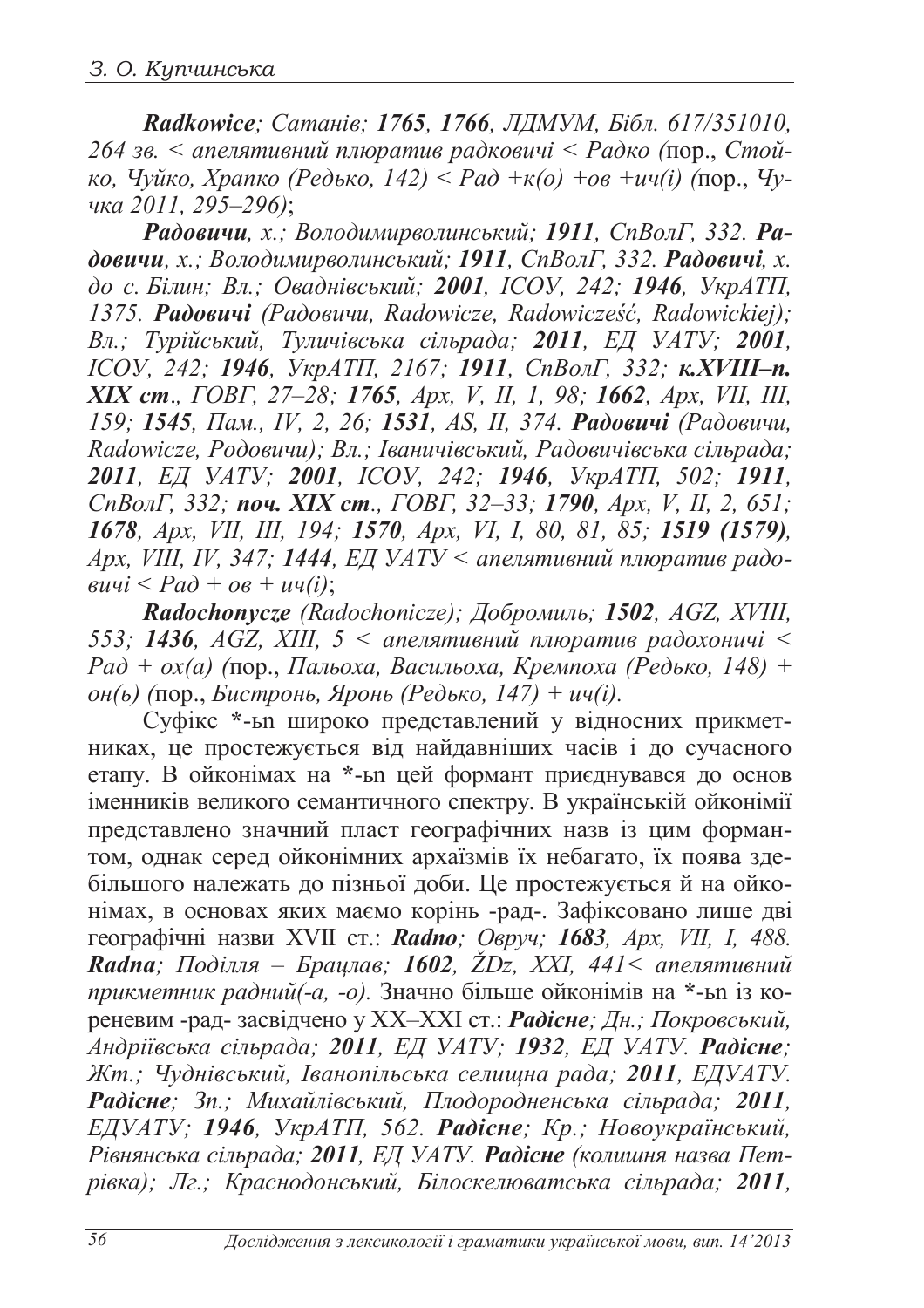**ЕДУАТУ**; 1966, ЕДУАТУ. Радісне; Крм.; Білогірський, Землянич*ненська сільрада; 2011, ЕД УАТУ. Радісне; Од.; Іванівський, Ра-* $\delta$ iсненська селищна рада; 2011, ЕД УАТУ; 1975, ЕД УАТУ; Радiс- $He$ ;  $X_M$ .; Красилівський район, Щиборівська сільська рада; 2011, *EД УАТУ; 1966, ЕД УАТУ.* Усі ці ойконіми – продукт новітньої доби, творилися вони формально від апелятивних прикметників, переважна більшість із них – це перейменовані поселення.

Багато спільного з ойконімами на \*-ы мають географічні назви на \*-ьskъ. Ця спорідненість зумовлена тим, що вказані два типи назв первинно пов'язані з відносними прикметниками. Як і прикметники на \*-ып, так і з суфіксом \*-ы в основному творилися від іменників. У пам'ятках давньоруської мови XI–XII ст. суфікс \*-ьзкъ охоплює всі можливі різновиди основ іменників, що свідчить про архаїчність цього суфікса, що глибоко вкоренився в мові [1, с. 50]. Ойконіми на \*-ь якъ творилися від онімів різного типу:

– ɨɣɤɨɧɿɦɿɜ: *Radomyskoie; Ʌɭɰɶɤ; 1552, Ⱥɪɯ, VIȱ, ȱ, 180. ɊɚɞɨɦɵɫɥɶɫɤɿɣɅ̈́ɫɧɨɣ, ɞɜɨɪɴ; Ʌɭɰɶɤɢɣ; 1911, ɋɩȼɨɥȽ, 332.*  **Радомысльскія-Озеране**, фільв.; Луиький; 1911, СпВолГ, 332 < Радомишль (Вл.; Луцький р-н). Радинська Буда; Кв., Кагановицький; 1946, УкрАТП, 769; 1926, СПКО, 56. Radińska Słoboda; Чорно- $6u\pi$ *•; 1683, <i>Apx, VII, I, 491< Радин (?). Радецька Болярка; Жт.; ɑɟɪɜɨɧɨɚɪɦɿɣɫɶɤɢɣ, Ʉɨɲɟɥɿɜɫɶɤɚɫɿɥɶɪɚɞɚ; 2011, ȿȾɍȺɌɍ; 1946, ɍɤɪȺɌɉ, 261. Ɋɚɞɟɰɶɤɟ Ȼɭɞɢɳɟ Ɋɚɞɟɰɤɨɟ Ȼɭɞɵɳɟ); ɀɬ.; ɑɟɪɜɨɧɨɚɪɦɿɣɫɶɤɢɣ, Ʉɨɲɟɥɿɜɫɶɤɚ ɫɿɥɶɪɚɞɚ; 2011, ȿȾ ɍȺɌɍ; 1946,* VкрАТП, 245; 1911, СпВолГ, 330. Радицкая-Марьяновка, к.; Жи- $\hat{H}$ *n* $\hat{O}$ мирський; 1911, СпВолГ, 330 < Радча (Жт.; Народицький р-н);

*– ɚɧɬɪɨɩɨɧɿɦɿɜ:Ɋɚɞɡɟɜɫɤɚɝɨ; ɏɟɪɫɨɧɫɶɤɢɣɭ.; 1917, ɋɩɏɟɪɫȽ,*  $119 < Pa$ дзевський. Радковскіе, х-ри; Прилуцький пов.; 1799–1801, *ɈɅɍ, 157. Ɋɚɞɤɨɜɫɤɨɣ; ɉɢɪɹɬɢɧɫɶɤɢɣɩɨɜ.; 1787, ɈɄɇ, 269 < Ɋɚɞɤɨɜɫɶɤɢɣ (ɪɟɞ., Iȱ, 878).ɊɚɞɨɡɟɥɶɫɤɚɹɊɭɞɧɹ, ɞ.; Ɉɜɪɭɰɶɤɢɣ; 1911,*  $ChBoлΓ, 332 < PA$ ддозельський.

Корінь -рад-, виокремлений із твірних основ ойконімів на \*-ьskъ, безпосереднього відношення до формування цих географічних назв не має, адже всі вони вторинні, утворилися на мотиваційній базі вже готових онімів, де й був закладений компонент -рад-.

Спільнослов'янський корінь -рад- репрезентовано в архаїчних типах ойконімів України. Залежно від типу географічної назви компонент -рад- входив до твірної основи і як онім, і як апелятив. Посесивні ойконіми на \*-jь-, \*-inъ, \*ovъ/-evъ за своєю суттю пов'язані з антропонімами, тому їх твірні основи містять компонент -рад-,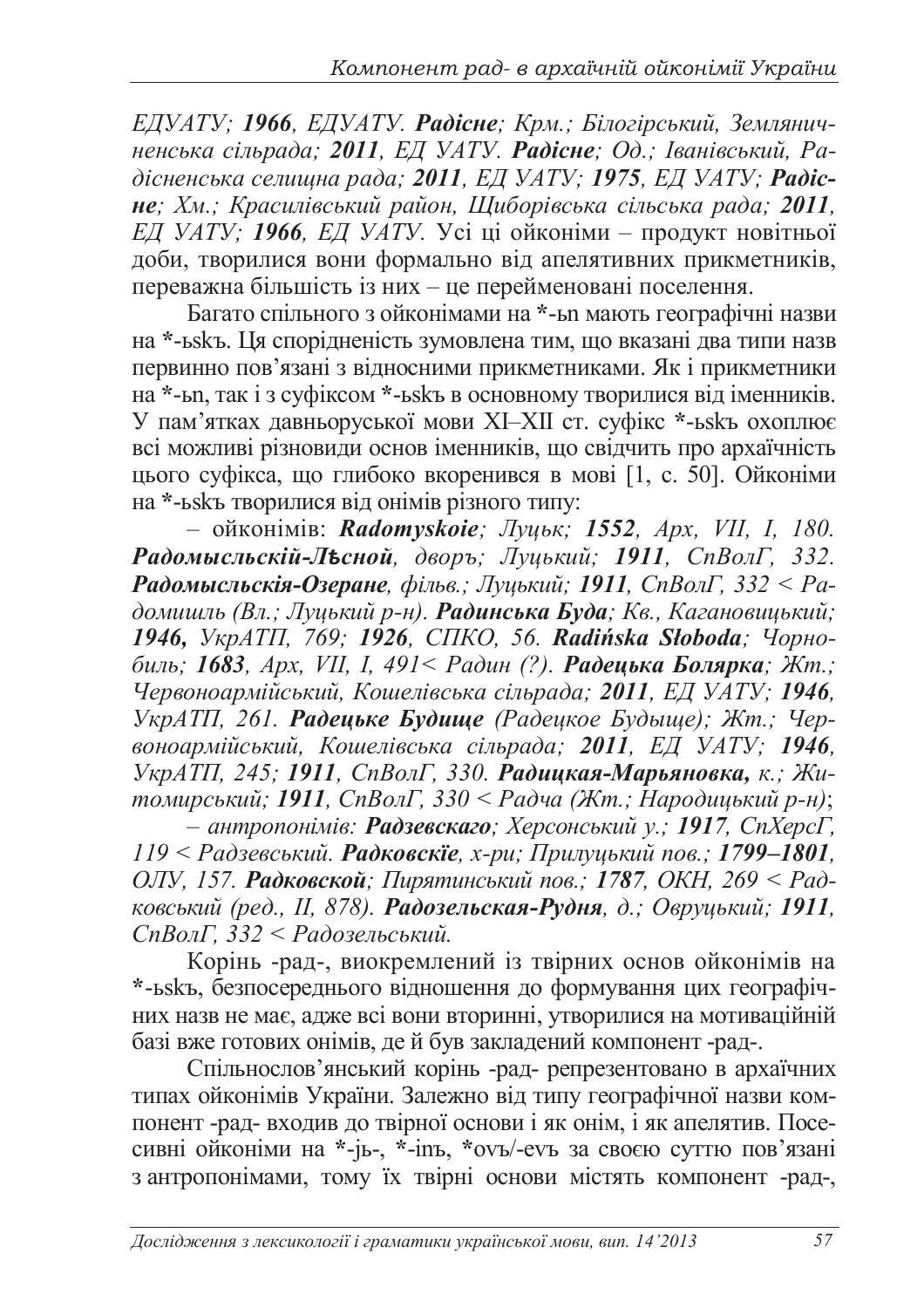який є частиною загальнослов'янських імен-композитів. Опосередковано пов'язані з двоосновними онімами географічні назви на \*-itji: між антропонімом, до якого входив корінь -рад-, та ойконімом був проміжний етап – апелятивний плюратив. Щодо географічних назв на \*-ьskъ, \*-ы з компонентом -рад-, то вони в основному вторинні, що зумовлено суттю цих двох типів ойконімів - на початковому етапі формування вони були відносними прикметниками.

## УМОВНІ СКОРОЧЕННЯ ЛЖЕРЕЛ

| АДГВК - Купчинський О. Акти та документи Галицько-Во- |
|-------------------------------------------------------|
| линського князівства XIII - першої половини           |
| XIV століть. Дослідження. Тексти / О. Купчинський. -  |
| Львів, 2004.                                          |

- **Ⱥɪɯ** –ȺɪɯɢɜɘɝɨɁɚɩɚɞɧɨɣɊɨɫɫɢɢ, ɢɡɞɚɜɚɟɦɵɣȼɪɟɦɟɧɧɨɣ комиссией для разбора древних актов. – К., 1859–1914.
- Арх. Сб. Археографический сборник документов, относящихся кистории Северо-Западной Руси, издаваемых при управлении Виленского учебного округа. – Вильно,  $1867. - T.$  I.
- ВУР Воссоединение Украины с Россией. Документы и материалы: в 3 т. – М., 1954. – Т. І. 1620–1647 гг. – 586 с.; T. II. 1648–1651  $\text{Tr}$ . – 560 c.; T. III. 1651–1654  $\text{Tr}$ . – 646 c.
- ГОВГ Генеральное описание Волынской губернии. Карта Волынской губернии двенадцати поветов. (Поч. XIX ст.). Фотокопія № 1721–IV // Наукова бібліотека Львівського нац. ун-ту ім. Івана Франка.
- **ЕД УАТУ** Електронний довідник. Україна. Адміністративнотериторіальний устрій [Електронний ресурс]. – Режим доступу: http://www.gska2.rada.gov.ua/
- **ЕСЛГНПР** Етимологічний словник літописних географічних назв Південної Русі / [відп. ред. О. С. Стрижак]. -K., 1985.
- Ж Жерела до історії України-Руси: в 7 т. Львів, 1895– 1903.
- **ЗНТШ** Записки Наукового товариства ім. Тараса Шевченка.
- **ICOУ** Бучко Д. Інверсійний словник ойконімів України / Д. Бучко. – Люблін, 2001.
- **ЙФМ** Йосифінська (1785–1788) і Францисканська (1819–1820) метрики: покажчик населених пунктів. – К., 1965.
- **КБССГ Класова боротьба селянства Східної Галичини 1772–**  $1849. - K., 1974.$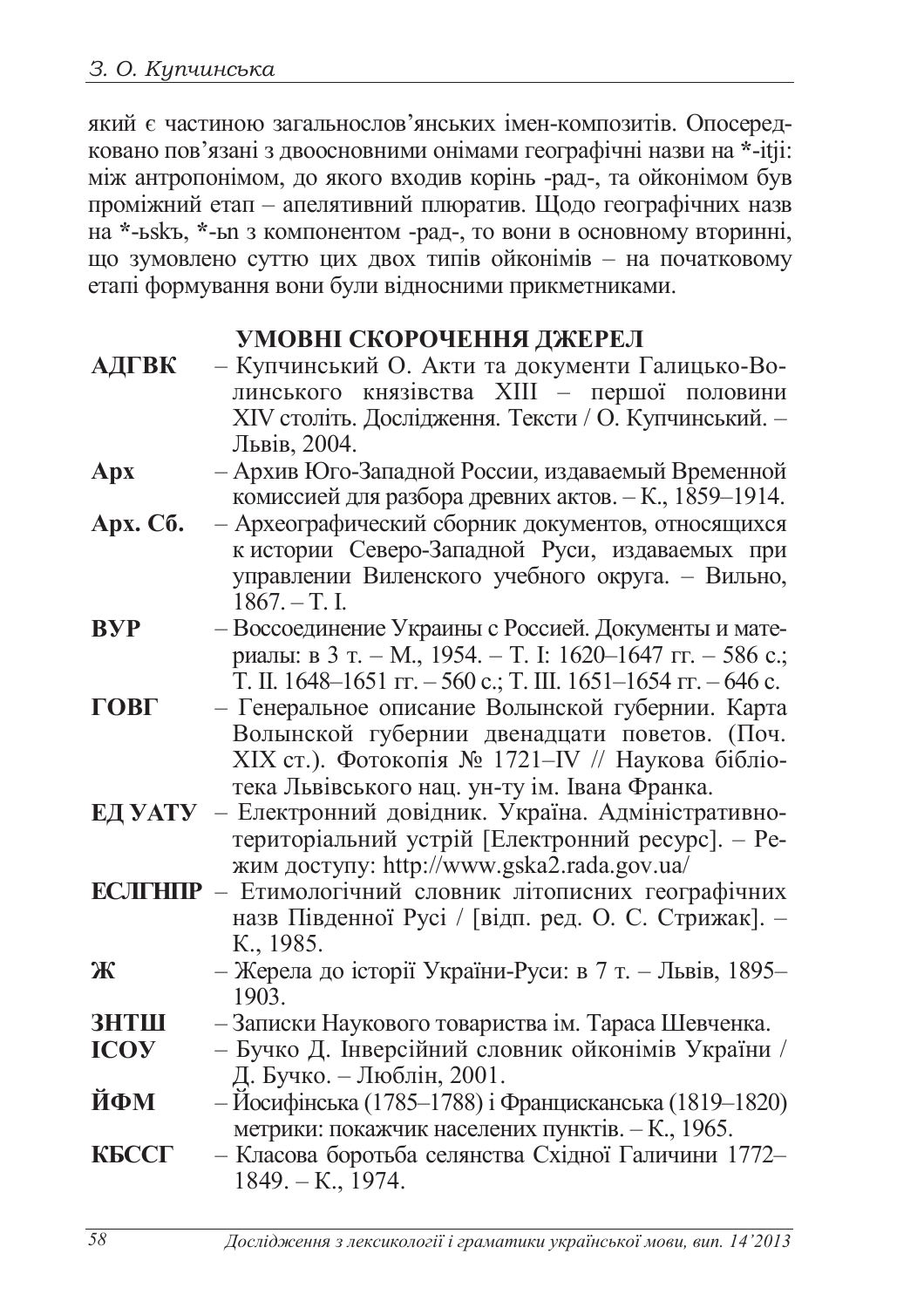| Клеп.         | - Клепатский П. Г. Очерки из истории Киевской<br>земли. Литовский период / П. Г. Клепатский. - О.,<br>$1912. - T. I.$                                                                                                                                            |
|---------------|------------------------------------------------------------------------------------------------------------------------------------------------------------------------------------------------------------------------------------------------------------------|
| КПД           | - Каталог пергаментних документів Центрального де-<br>ржавного історичного архіву УРСР у Львові 1233-<br>$1799. - K., 1972.$                                                                                                                                     |
|               | ЛМУМ Бібл. - Львівський музей українського мистецтва. Фонд<br>рукописів і стародрукованих книг. № 200416,<br>350812, 350905, 490505.                                                                                                                             |
| <b>OKH</b>    | - Описи Київського намісництва 70-80 років XVIII ст. /<br>[за ред. П. С. Соханя]. – К., 1989.                                                                                                                                                                    |
| <b>OJIY</b>   | - Описи Лівобережної України кінця XVIII - по-<br>чатку XIX ст. – К., 1997.                                                                                                                                                                                      |
| <b>OHCH</b>   | - Опис Новгород-Сіверського намісництва (1779-<br>1781) / Гред. П. Федоренко; Археографічна Комі-<br>сія ВУАН]. – К., 1931.                                                                                                                                      |
| <b>OOcTp</b>  | - Описи Острожчини другођ половини XVI - пер-<br>шої половини XVII століття. Серія: історичні дже-<br>рела. – Острог, 2004. – Т. I. [упоряд. В. Атама-<br>ненко; ред. Л. Винар].                                                                                 |
| Пам.          | - Памятники, изданные Временной комиссией для<br>разбора древних актов: в 4 т. – К., 1849–1859.                                                                                                                                                                  |
| ПКВГ          | – Памятная книжка Волынской Губерніи на 1898 годъ.<br>Изданіе Волынскаго Губернскаго Статистическаго<br>комитета. Отделы I-IV. - Житомиръ, 1898.                                                                                                                 |
| ПКЕГ          | Памятная книжка Екатеринославской губернии на<br>1867 годъ. – Екатеринославъ, 1867. – Ч. II.                                                                                                                                                                     |
| Ш             | - Schematismus diaeceseos Premisliensis pro anno<br>Domini 1856. – Premisliae, 1856; Схиматисм епар-<br>хии перемыской на год 1868. - Перемишль,<br>1867; Шематизм злучених спархій перемиської,<br>самбірської і сяноцької на рік 1934. - Пере-<br>мишль, 1934. |
| Ред.          | - Редько Ю. Словник сучасних українських прізвищ:<br>у 2 т. / Ю. Редько. – Львів, 2007.                                                                                                                                                                          |
| <b>Редько</b> | – Редько Ю. К. Сучасні українські прізвища / Ю. К. Ре-<br>дько. – К., 1966.                                                                                                                                                                                      |
| РИБ           | – Русская историческая библиотека. Литовская мет-<br>рика. – Пб., 1903. – Т. XX; СПб., 1910. – Т. XXVII;<br>Пг., 1915. – Т. XXXIII.                                                                                                                              |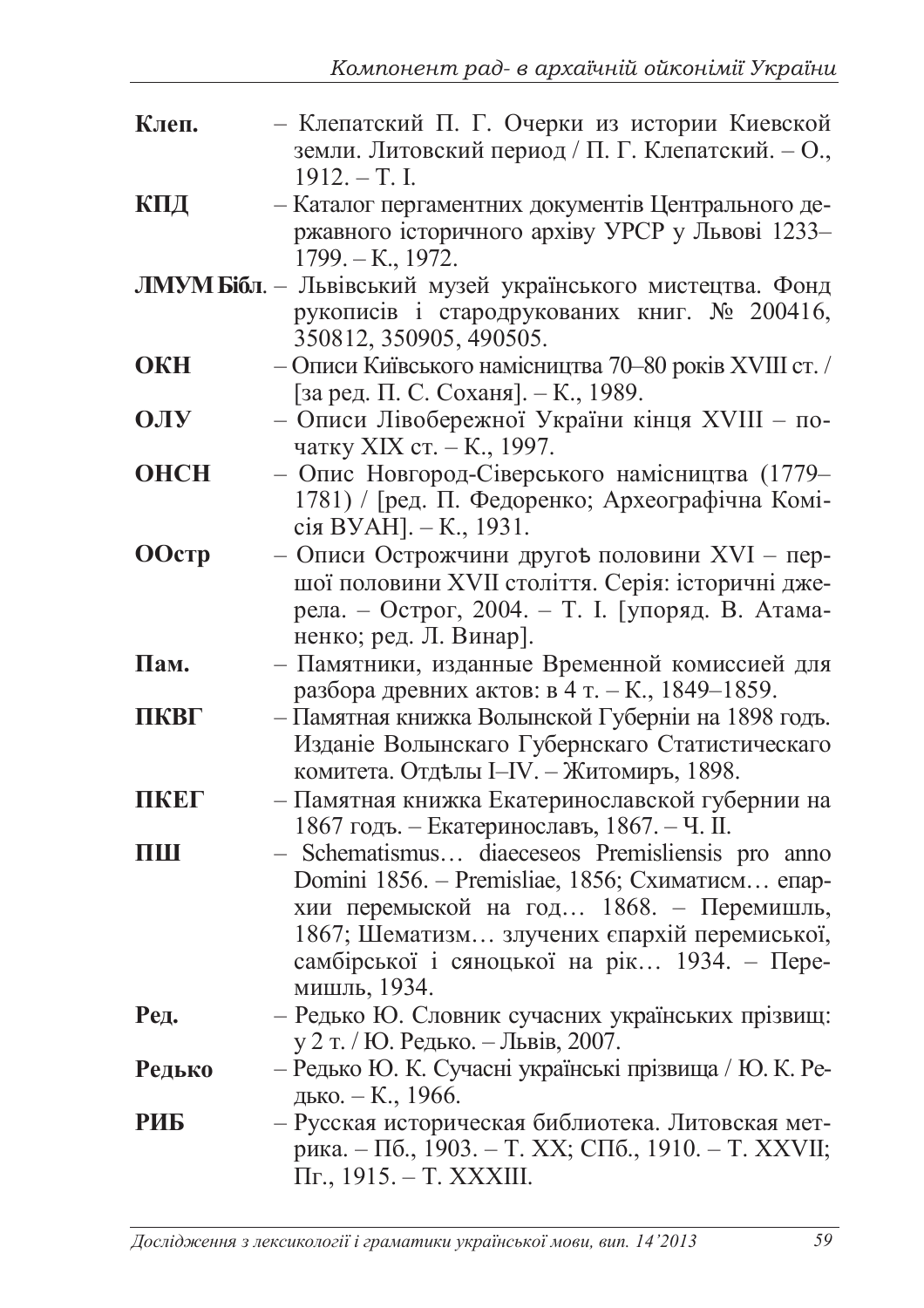| СелРУ          | - Селянський рух на Україні. 1826-1849 рр.: зб. док.                                                         |
|----------------|--------------------------------------------------------------------------------------------------------------|
|                | і матеріалів / упоряд. Баран В. П., Боряк Г. В., Бу-                                                         |
|                | тич М. І. та ін. – К., 1985.                                                                                 |
| <b>PPY</b>     | - Робітний рух на Україні (1861-1884 рр.). - К., 1986.                                                       |
| <b>CIII</b>    | - Шематизм  єпархії Станіславівської на рік  1931. -                                                         |
|                | Станіславів, 1931. - Річник XXXIV. - 194 с.                                                                  |
| <b>СпВолГ</b>  | - Списокъ населенныхъ мъсть Волынской губерніи.                                                              |
|                | Изданіе Волынскаго Губернскаго Статистическаго<br>Комитета. – Житоміръ, 1911.                                |
| CnKT           | - Списокъ населенныхъ мъсть Кіевской губерніи. Из-                                                           |
|                | даніе Кіевскаго Губернскаго Статистическаго Коми-                                                            |
|                | тета. – Кіевъ, 1900.                                                                                         |
| СПКО           | – Список поселень Київської округи. – К., 1926.                                                              |
| СпПолтГ        | - Списокъ населенныхъ мість Полтавской губерніи                                                              |
|                | (по обществамъ и на земляхъ сельскихъ сословій) за                                                           |
|                | 1900 годъ. – Полтава, 1904. – 1456 с. + 92 с. + карта.                                                       |
| $CnXepc\Gamma$ | - Списокъ населенныхъ мість Херсонской губерніи (по                                                          |
|                | даннымъ Всероссійской сел.-хоз. переписи 1916 г.).                                                           |
|                | Издание Херсонской Губернской Земской Управы. -                                                              |
|                | Александрія, 1917.                                                                                           |
| Теод.          | - Теодорович Н. М. Волынь в описании городов, ме-                                                            |
|                | стечек и сел: в 3 т. / Н. М. Теодорович. - Почаев,<br>1888-1893.                                             |
| ТСОЧГ          |                                                                                                              |
|                | - Труды статистическаго отделения при Черниговской<br>губернской земской управъ. – Чернигов, 1877. –         |
|                | Вып. І                                                                                                       |
| $Y$ кр $AT\Pi$ | - Українська РСР. Адміністративно-територіальний                                                             |
|                | поділ на 1 вересня 1946 року. – К., 1947.                                                                    |
| <b>CCYM</b>    | - Словник староукраїнської мови XIV-XV ст. - К.,                                                             |
|                | $1977 - 1978. - T. 1 - 2.$                                                                                   |
| ЦДІАЛ          | - Центральний державний історичний архів України                                                             |
|                | у Львові.                                                                                                    |
| $\Phi$ аріон   | - Фаріон I. Українські прізвищеві назви Прикарпатської                                                       |
|                | Львівщини наприкінці XVIII - початку XIX століть                                                             |
|                | (з етимологічним словником) / І. Фаріон. - Львів,                                                            |
|                | 2001.                                                                                                        |
| Чучка          | - Чучка П. Прізвища закарпатських українців. Істо-                                                           |
|                | рико-етимологічний словник. - Львів, 2005.<br>Чучка 2011 - Павло Чучка. Слов'янські особові імена українців. |
|                | Історико-етимологічний словник. - Ужгород, 2011.                                                             |
|                |                                                                                                              |